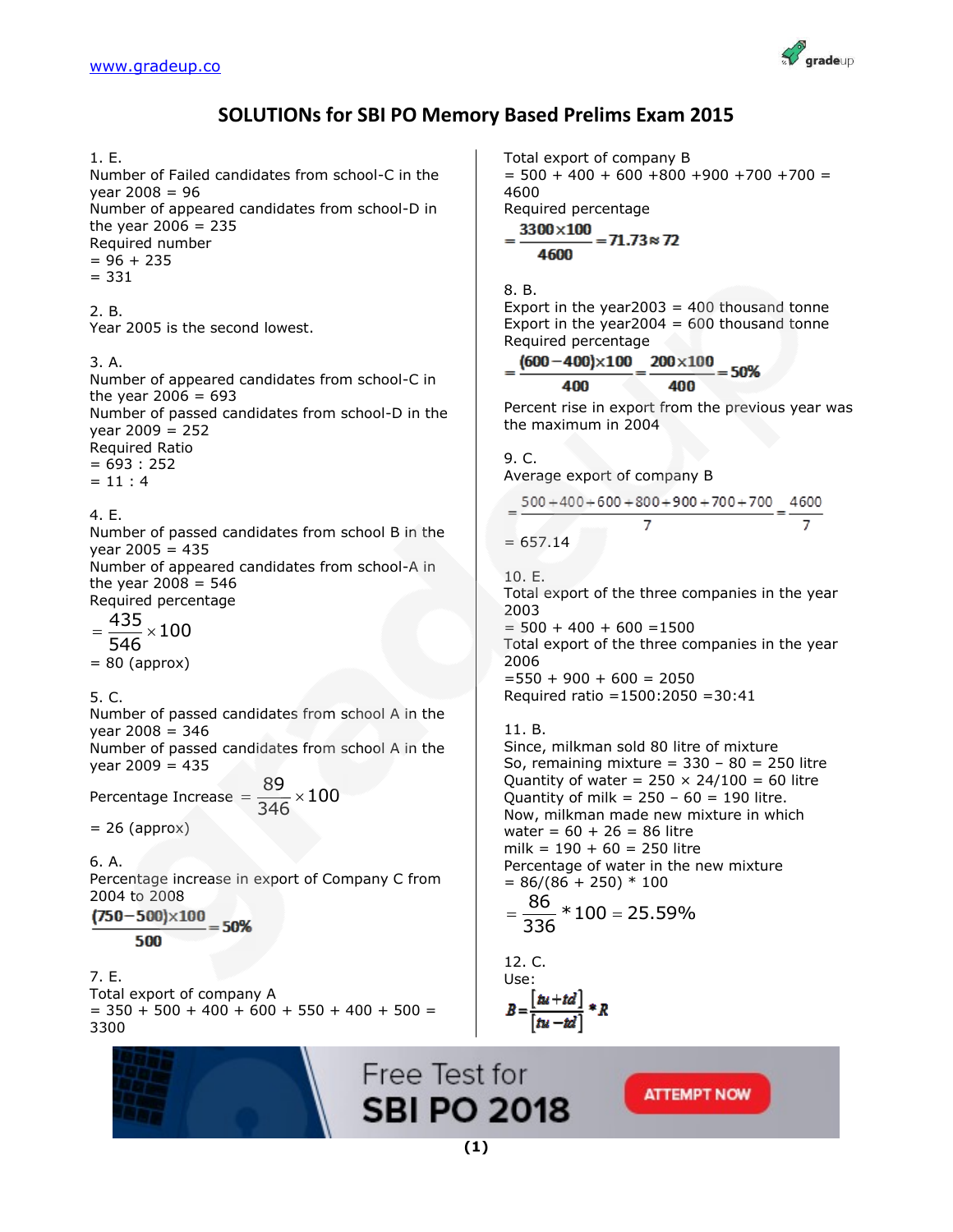

15 km downstream in 18 min so 10 km in  $(18/15)*10 = 12$  min  $B = 4x, R = x$ Now  $4x = \frac{[tu+12]}{[tu-12]} * x$ Solve,  $tu = 20$  min 13. D. (A + B) can do a work in 12 days ∴ (A + B)'s 1 day work =  $\frac{1}{15}$  $\frac{1}{12}$  ...(1)  $(B + C)$  can do a work in 15 days ∴ (B + C)'s 1 day work =  $\frac{1}{15}$  $\frac{1}{15}$  ...(2) If A's efficiency is twice that of C. ∴ (2C + B)'s 1 day work =  $\frac{1}{15}$  $\frac{1}{12}$  ....(3) From (2) and (3), we get  $(2C + B - B - C)$ 's 1 day work 1 1 1  $=\frac{1}{10} - \frac{1}{10} =$  $12 \t15 \t60$ C 's 1 day work  $\frac{1}{\sqrt{2}}$ 60 B's 1 day work =  $\frac{1}{1} - \frac{1}{2} = \frac{3}{1} = \frac{1}{2}$  $=\frac{1}{15}-\frac{1}{60}=\frac{3}{60}=\frac{1}{2}$  $\overline{15} - \overline{60} = \overline{60} = \overline{20}$ Thus, B can do a work alone in 20 days. Hence, option C is correct 14. A. Present age of Rohan =  $75 - 7 = 68$  years Present age of Wasim =  $68 - 12 = 56$  years Present age of Manoj =  $3/8 \times 56 = 21$  years Present age of Manoj's father =  $21 + 25 = 46$ years 15. B. Let initial investment be x, 3x, 5x. Then, A : B : C =  $((x*4) + (2x*8))$  :  $((3x*4) +$  $(3x/2*8))$  :  $((5x*4) + (5x/2*8) = 20x : 24x$  : 40x

16. A. Required Probability

 $= 5 : 6 : 10$ 

$$
= 1 - \frac{12C_3}{15C_3} = 1 - \frac{44}{91} = \frac{47}{91}
$$
  
17. B  
Required Rate  

$$
= \frac{8000 \times 3 \times r_1}{100} = \frac{8000 \times 3 \times r_2}{100} = 576
$$
  

$$
\frac{8000 \times 3 \times (r_1 - r_2)}{100} = 576
$$
  
100  

$$
r_1 - r_2 = 2.4
$$
  
18. A.  
Area of rectangle = length × breadth  
hhh length - breadth of rectangle = 48cm  
Breadth = 1/4 length  
Hence length - 1/4 length = 48 ⇒ 3/4 length =  
48 ⇒ length = 16 × 4 = 64cm  
Breadth of rectangle = 64 - 48 = 16cm  
Area of rectangle = 16 × 64 cm<sup>2</sup>  
Given area of square = area of rectangle = 16 ×  
64cm<sup>2</sup>  
Area of square = side<sup>2</sup>  
Hence side = (16 × 64)<sup>1/2</sup> = 4 × 8 cm = 32 cm  
19. B.

Let C.P. be x. Discount =  $20\%$  of  $6080 = 1216$  $S.P = 6080 - 1216 = 4864$  $18 = (4864 - x) / x * 100$  Hence,  $x = 4122$ When discount not given, Profit  $% = (6080 -$ 4122)/4122 \*100 = 47.5%

20. A.  $x = 8, 6$ and,  $y = 3, 2$ hence,  $x > y$ 21. D  $x = -5, -4$ and,  $y = -4$ ,  $-3$  hence,  $x \le y$ 

22. D.  $x = \pm 23$ and,  $y = 23$  hence,  $x \le y$ 

23. B.  $x = -7, -6$ and,  $y = -9$ ,  $-7$  hence,  $x \ge y$ 

24. C.  $x = 2.5$ and,  $y = 3$  hence,  $x < y$ 



Free Test for **SBI PO 2018**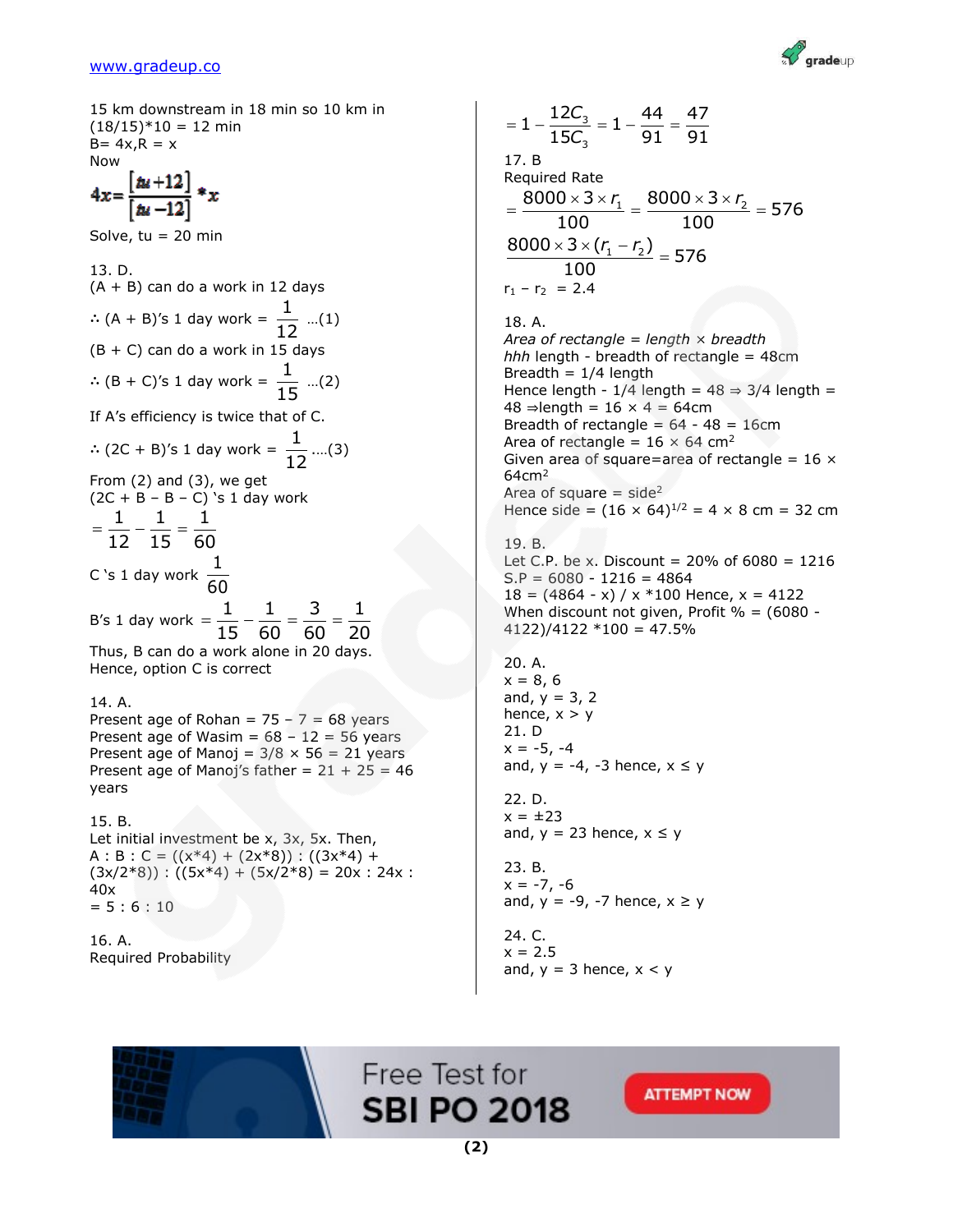

25. C . c<br> $\frac{47}{100}$  × 1442 –  $\frac{36}{100}$  × 1412 = 63  $\frac{47}{100}$  × 1442 –  $\frac{36}{100}$ 25. C<br> $\left(\frac{47}{100}\times 1442 - \frac{36}{100}\times 1412\right) \div 63$  $=(677.74 - 508.32) \div 63 = 169.42/63 = 2.689$  $= 3$  (Approx) Hence option C is correct 26. D. ? = 2418.065 + 88  $\div$  14.2  $\times$  6 ? = 2418.065 + 88  $\times$  1/14.2  $\times$  6 ? = 2418.065 + 6.197  $\times$  6  $? = 2418.065 + 37.18$ ? = 2455.25  $? = 2455$  (Approx.) 27. A. ? 2 ?<br>≈ 5000 – √900 × 12² = 5000 – 30 × 144  $? \approx 5000 - 4320 = 680$ 28. A.  $= 47 \times 27 + 15 \times 35$  $= 1269 + 525 = 1794$ = 1795 (Approximate) 29. C.  $(11+49 \div 7) * 125 \div 5$  $(11+7)*25$ 18\*25 450 30. B. The pattern is  $(3*1) + (1*1) = 4$  $(4*2) + (2*2) = 12$  $(12*3) + (3*3) = 45$  $(45*4) + (4*4) = 196$  $(196*5) + (5*5) = 1005$ 31.C. 26, 38, ?, 68, 86  $5^2$  + 1 = 25 + 1 = 26  $6^2 + 2 = 36 + 2 = 38$  $7^2 + 3 = 49 + 3 = 52$  $8^2 + 4 = 64 + 4 = 68$  $9^2 + 5 = 81 + 5 = 86$ 32. A. The pattern is -  $(45030 / 5) - 6 = 9000$  $(9000 / 5) - 5 = 1795$  $(1795 / 5) - 4 = 355$  $(355 / 5) - 3 = 68$  $(68 / 5) - 2 = 11.6$ 



33. D. Pattern followed is -  $949 * 0.2 = 189.8$  $189.8 * 0.3 = 56.94$  $56.94 * 0.4 = 22.776$  $22.776 * 0.5 = 11.388$  $11.388 * 0.6 = 6.8328$ 34. D.  $248 - 217 = 31$  $217 - 188 = 29$  $188 - 165 = 23$ [Consecutive prime number] ∴ ? = 165 – 19 = 146 35. B. As the ratio of their new shares is 9:8:6, their respective shares are: A's share =  $(9/23) \times 2300 =$  Rs.900 B's share =  $(8/23) \times 2300 =$  Rs.800 C's share =  $(6/23) \times 2300 =$  Rs.600 So, A's original share = 900 – 120 = Rs.780 B's original share =  $800 - 150 = Rs.650$ C's original share  $= 600 - 90 = Rs.510$ So, ratio of their original shares =  $780:650:510 =$ 78:65:51 36. B. Sushil Sneha Teena Mohan Varun Aman Vikas Nilesh North North South South North South North North 37. C. 38. B. 39. A. 40. C. 41. D. + is used for male and – for female. KO-1  $\bigstar G(+)$ .ห٬้-า  $I(-)$ Ií+)∉ —>L(-) M(-)- $-N(+/-)$ 42. B 43. B



Free Test for **SBI PO 2018**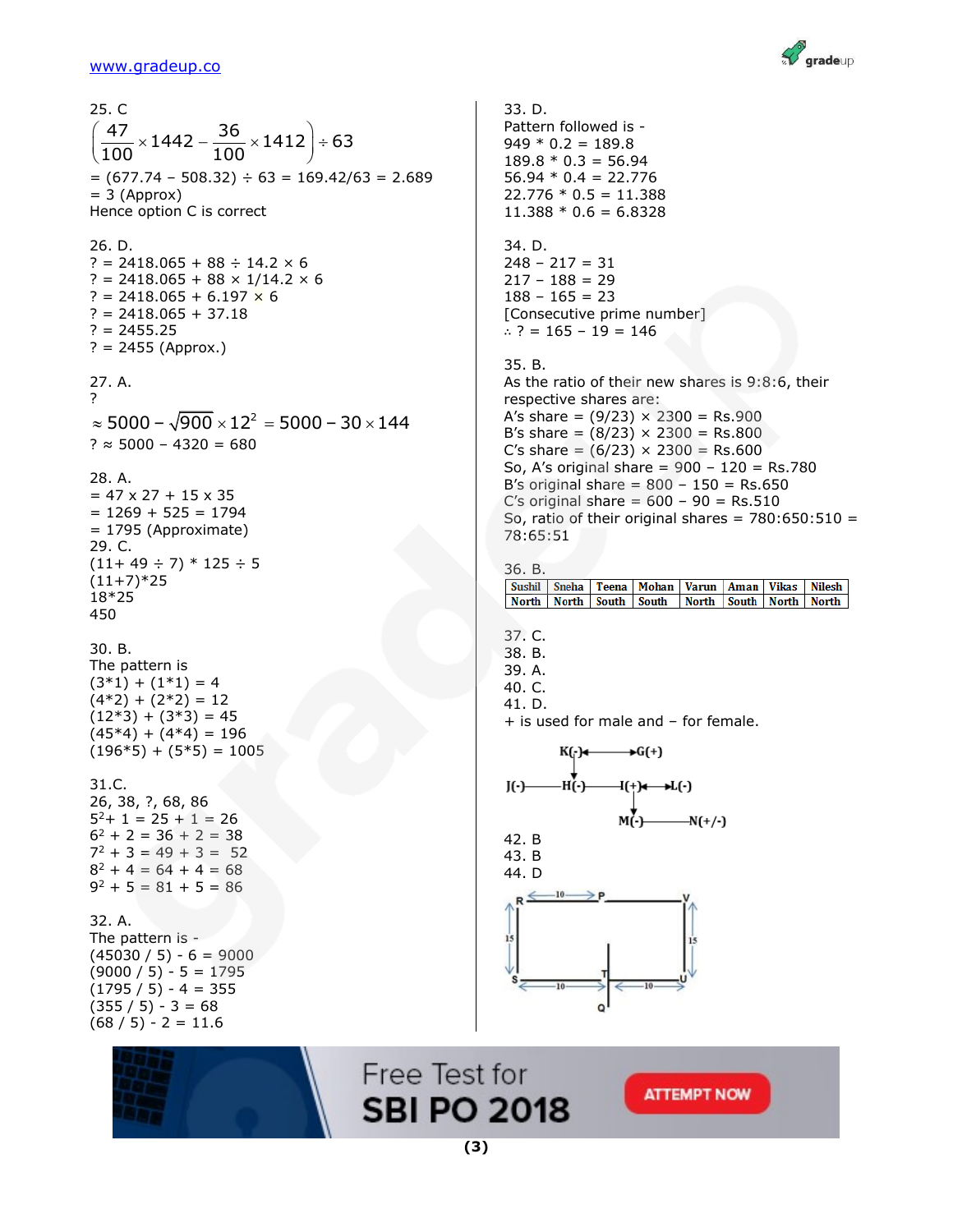

45. B.

The movement is as shown in figure.  $AC = (AB - BC) = (10 - 6)$  km = 4 km. Clearly, D is to the North-east of A.

So, Kunal's distance from starting point  $A = AD =$  $\sqrt{AC^2 + CD^2} = \sqrt{4^2 + 3^2} = \sqrt{25} = 5$  km. So, it is 5 km to the North-east of his starting point.



46. C.



Only II and III follow

47. C.



Only II follows

48. B.





51. D.

52. C. A>B>R<S>T>P I. T>R, false II. B<P, false III. S<P, false

53. E. From the given statement,  $M \ge N = 0 > P < Q$ No information is obtained about the relationship between Q and O or between N and Q. Also, O>M is definitely false. O can be greater than, lesser than or equal to Q. II and III cover only 2 conditions. Hence none of the conclusions is true.

54. C. After combining, we get  $R \leq P = Q < G = A > M = B \geq D$ I. G>B, TRUE II. Q>D NOT TRUE III. A>P TRUE

55. C. After combining, we get B>G>A>C>V=P>K=D I.  $G \geq C$ , NOT TRUE II. V>K, TRUE III. D< G, TRUE



Free Test for **SBI PO 2018**